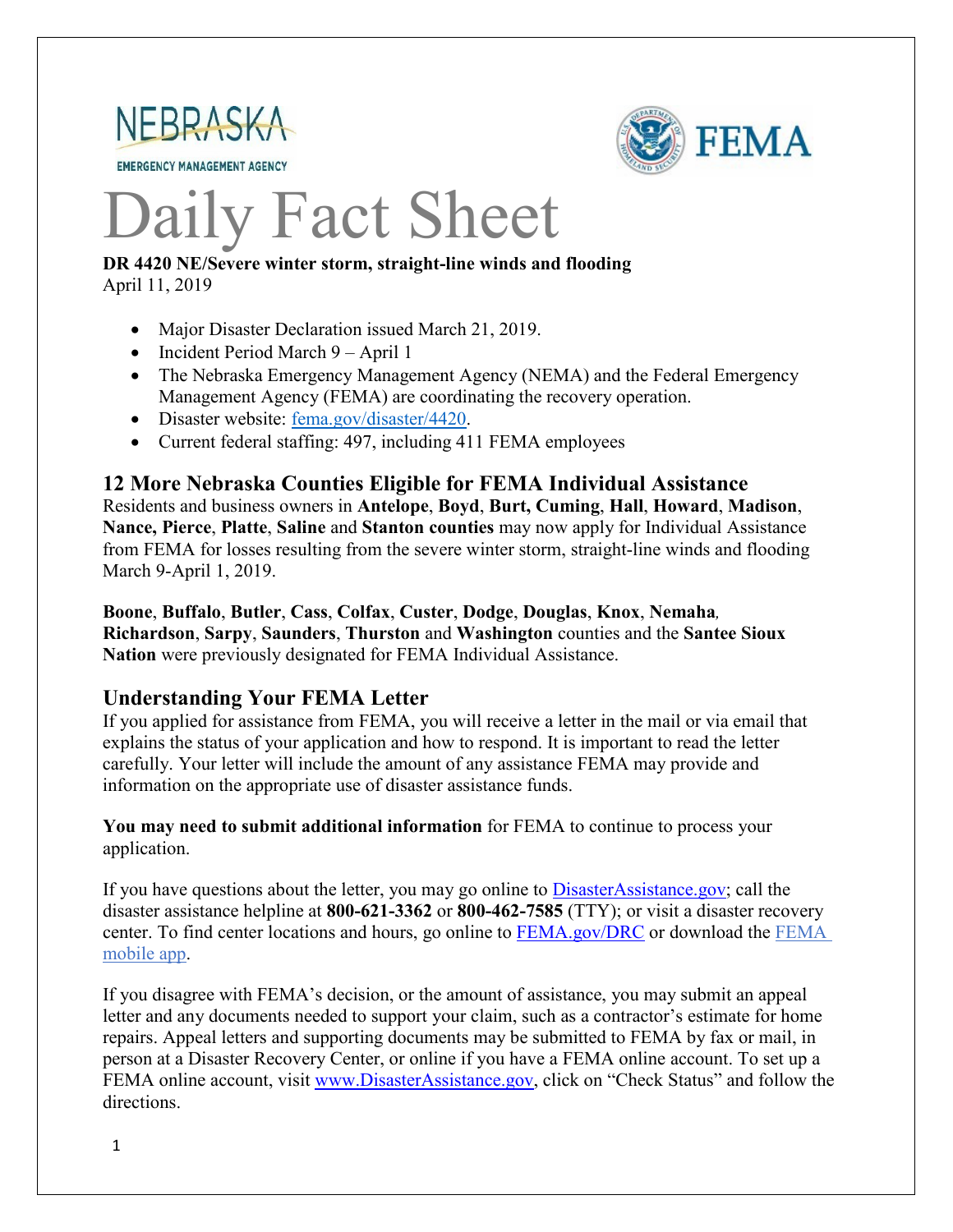You must file your appeal in writing to FEMA. In a **signed and dated letter**, you must explain the reason(s) for your appeal. Your appeal letter should also include:

- Your full name
- Disaster number
- Address of the pre-disaster primary residence
- Your current phone number and address
- Your FEMA registration number on all documents

**By mail**: FEMA National Processing Service Center, P.O. Box 10055, Hyattsville, MD 20782- 7055. **By fax:** 800-827-8112, Attention: FEMA.

## **Disaster Recovery Centers Assist Survivors**

Disaster Recovery Centers are operating, or are scheduled to begin operation, in areas affected by the winter storm and flooding. More centers continue to be announced. Recovery specialists from FEMA and the U.S. Small Business Administration (SBA) will provide information on available services, explain assistance programs and help survivors complete or check the status of their applications.

Additional centers have been announced for Butler, Custer, Nemaha and Richardson counties.

Disaster Recovery Center locations and hours are:

- **Boone County**: St. Edward Fire Hall, 1302 State Highway 39, St. Edward, NE 68660. Open April 8, 9, 10, 12, 9 a.m. to 6 p.m. (Closed due to weather April 11)
- **Buffalo County**: Gibbon Baptist Church, 705 Court St., Gibbon, NE 68840. Open April 15, 16, 17, 18, 19, 9 a.m. to 6 p.m.
- **Butler County**: Bellwood Volunteer Fire Department, 752 41st Road, Bellwood, NE 68624. Open April 22, 23, 24, 25, 27, 9 a.m. to 6 p.m. Closed April 26 for Arbor Day.
- **Cass County**: Plattsmouth Community/Senior Center (Gymnasium), 308 S. 18th St., Plattsmouth, NE 68048. Open 7 a.m. to 7 p.m. daily.
- **Colfax County**: Colfax County Court (Community Room), 411 E. 11th St., Schuyler, NE 68661. Open April 16, 17, 18, 19, 20, 9 a.m. to 6 p.m.
- **Custer County**: United Methodist Church, 1000 S. 3rd Ave., Broken Bow, NE 68822. Open April 22, 23, 25, 26, 9 a.m. to 6 p.m. Open April 24, 9 a.m. to 5 p.m.
- **Dodge County**: Fremont Learning Center, 130 E. 9th St., Fremont, NE 68025. Open 7 a.m. to 7 p.m. daily.
- **Douglas County**: Valley Veterans Club, 111 E. Front St., Valley, NE 68064. Open 7 a.m. to 7 p.m. daily.
- **Nemaha County**: Peru State College (Campus Services Building), 600 Hoyt St., Peru, NE 68421. Open April 12, 13, 14, 15, 16, 9 a.m. to 6 p.m.
- **Richardson County**: City Auditorium, 312 W. 17th St., Falls City, NE 68355. Open April 19, 20, 22, 23, 24, 9 a.m. to 6 p.m. Closed April 21 for Easter.
- **Sarpy County**: Twin Creek, 3802 Raynor Parkway, Suite 201, Bellevue, NE 68123. Open 7 a.m. to 7 p.m. daily.
- **Saunders County**: VFW Hall, 102 S. 24th St., Ashland, NE 68003. Open April 6, 7, 8,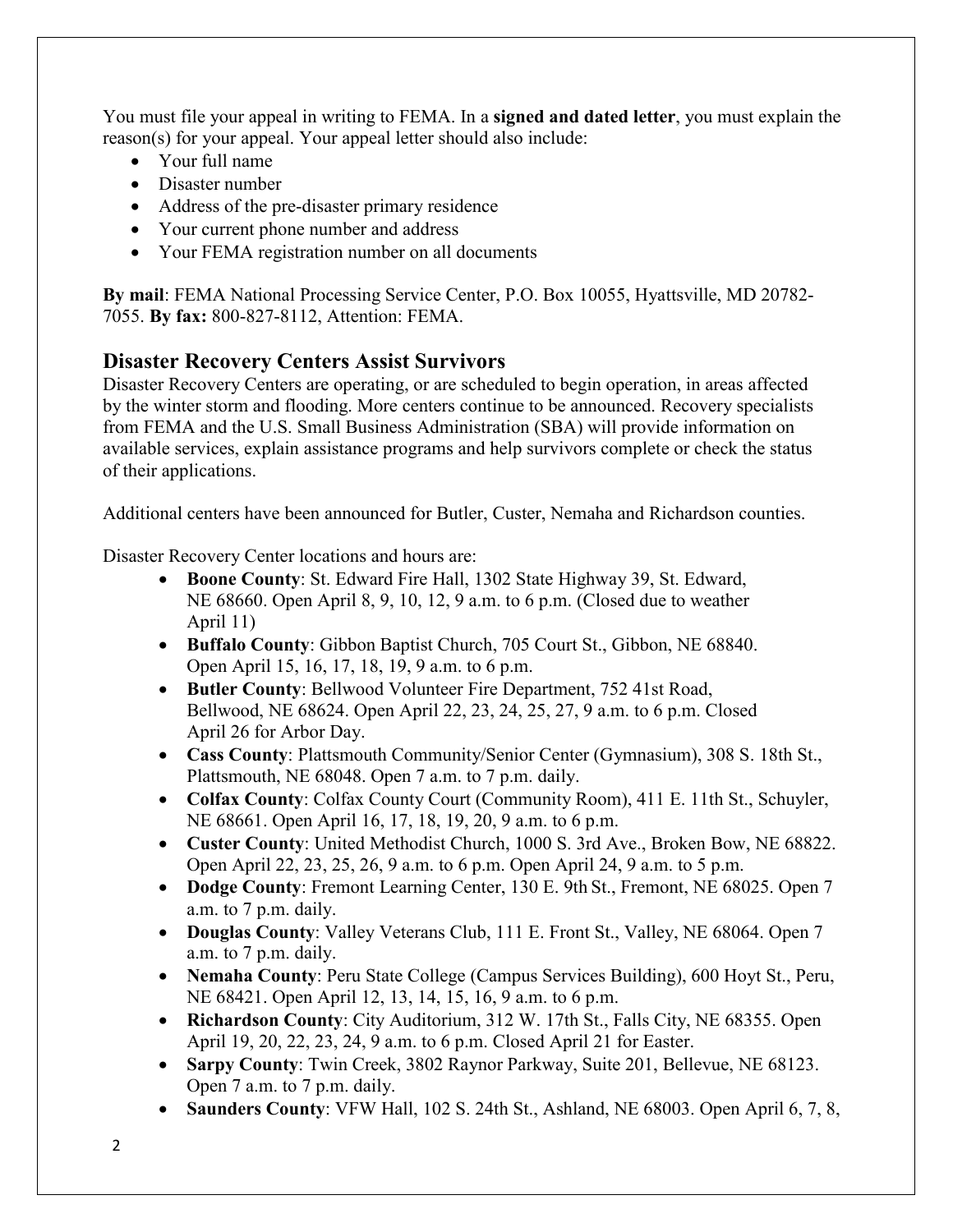9, 10, 9 a.m. to 6 p.m.

- **Thurston County**: Pender Community Center, 614 Main St., Pender, NE 68047. Open April 13, 14, 15, 16, 17, 18, 19, 9 a.m. to 6 p.m.
- **Washington County**: Arlington City Auditorium, 410 W. Elm St., Arlington, NE 68002. Open April 9, 10, 11, 12, 13, 9 a.m. to 6 p.m.

Survivors can visit any open DRC for help. To find the nearest center, go online to [FEMA.gov/DRC](http://www.fema.gov/DRC) or call the Disaster Assistance Helpline at **800-621-3362** or **(TTY) 800-462-7585**.

## **Individuals & Households Program (IHP)**

- Federal funding is available to eligible individuals in 27 counties and one Tribe.
	- o Counties: Antelope, Boone, Boyd, Buffalo, Burt, Butler, Cass, Colfax, Cuming, Custer, Dodge, Douglas, Hall, Howard, Knox, Madison, Nance, Nemaha, Pierce, Platte, Richardson, Saline, Sarpy, Saunders, Stanton, Thurston, and Washington.
	- o Tribal Nation: Santee Sioux Nation.

**As of April 10**

- **4,250** applicants in designated counties have applied for FEMA Individual Assistance.
- FEMA has approved **\$14,435,253**.
- This includes **\$13,014,739** for housing assistance and **\$1,420,514** for disaster-related other needs.

## **Debris Removal a Priority for Communities after Nebraska Flooding**

As local communities coordinate debris removal, NEMA, the Nebraska Department of Environmental Quality and FEMA advise residents not to wait to clean up. Document damage with photos or videos. Separate debris into categories and place at the curb. Debris should not block the roadway. For more information, go online to the Nebraska Department of Environmental Quality at [deq.state.ne.us/.](http://www.deq.state.ne.us/)

## **How to Register with FEMA:**

- Online, visit [www.DisasterAssistance.gov.](http://www.disasterassistance.gov/)
- On a smart phone, download the **FEMA app** and click on "disaster resources," then "apply for assistance online."
- By phone, call FEMA's toll-free registration line at **800-621-3362** or **(TTY) 800-462- 7585**; or use 711 or Video Relay Service (VRS). Telephone registration is available from 7 a.m. to 10 p.m. CDT seven days a week.
- Visit a **Disaster Recovery Center** and speak to a FEMA specialist one-on-one. To find the nearest DRC, go online to [FEMA.gov/DRC.](http://www.fema.gov/DRC) Online, visit [www.DisasterAssistance.gov.](http://www.disasterassistance.gov/)
- Applicants for disaster assistance should have the following information on hand:
	- o Social Security number
	- o Address of the damaged primary residence
	- o Description of the damage
	- o Information about insurance coverage
	- o A current contact telephone number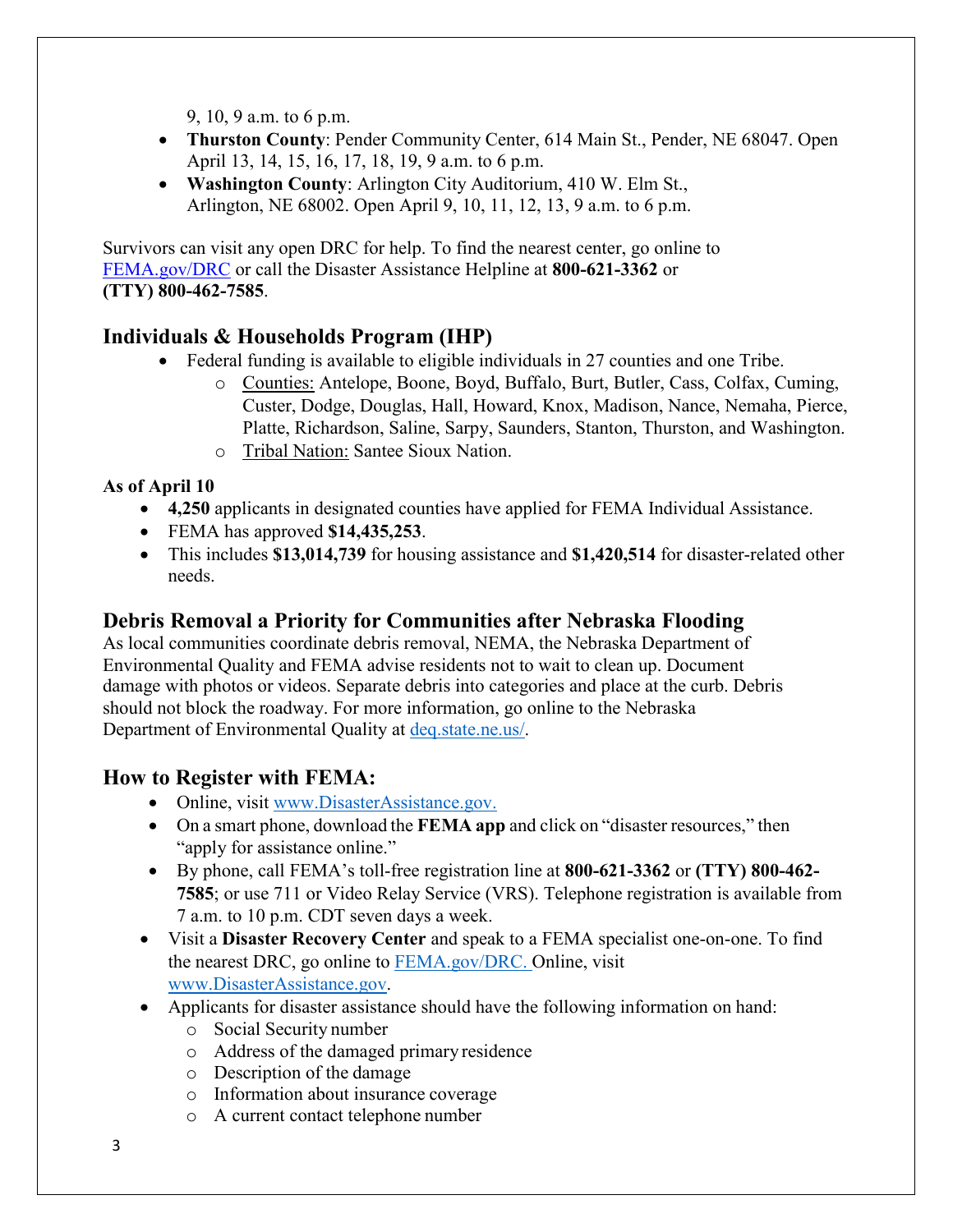- o An address where they can receivemail
- o Bank account and routing numbers for direct deposit of funds

## **U.S. Small Business Administration (SBA)**

SBA has approved nearly \$2.5 million in low-interest disaster loans for residents and businesses as of April 10 and is continuing to process and approve loan applications for businesses and residents as quickly as possible. Businesses and residents can visit *[SBA.gov/disaster](http://www.sba.gov/disaster)* call SBA's Customer Service Center at **800-659-2955** or email *[disastercustomerservice@sba.gov.](mailto:disastercustomerservice@sba.gov)* TTY users may call **800-877-8339**.

SBA is operating a Business Recovery Center in Sarpy County at **Bellevue University, John Muller Administrative Services Building, 812 Bruin Blvd., Bellevue, NE 68005.** Open Monday to Friday, 9 a.m. - 6 p.m., Saturday, 9 a.m. - 12 p.m. to assist businesses with their unique application and disaster recovery needs. No appointment necessary.

## **FEMA Teams Going Door to Door**

FEMA Disaster Survivor Assistance Teams are working in impacted neighborhoods to help survivors register for assistance and to identify immediate and emerging needs. Teams are operating in**:** Boone, Buffalo, Butler, Cass, Custer, Dodge, Douglas, Knox, Nemaha, Richardson, Sarpy, Saunders and Thurston counties and the Santee Sioux Nation. They have visited more than 9,029 homes.

## **National Flood Insurance Program (NFIP)**

To date, NFIP has received 997 flood insurance claims in Nebraska and issued \$3,997,010 in advance payments to policyholders. Total paid on all claims: \$6,474,738.

## **Disaster Unemployment Assistance Available to Nebraskans in 15 Counties and Santee Sioux Nation**

Employees or self-employed survivors in 15 counties and the Santee Sioux Nation who lost their jobs temporarily or permanently as a direct result of the flooding March 9 - April 1 may be eligible for Disaster Unemployment Assistance (DUA). Disaster Unemployment Assistance is funded by the Federal Emergency Management Agency and administered by the State of Nebraska.

- Workers in Butler, Cass, Colfax, Dodge, Douglas, Nemaha, Sarpy, Saunders and Washington counties have **until April 26** to apply.
- Workers in Boone, Buffalo, Custer, Knox, Richardson and Thurston counties and the Santee Sioux Nation have **until May 3** to apply.

Information about DUA can be found at [dol.nebraska.gov/UIBenefits/Programs/DUA.](https://dol.nebraska.gov/UIBenefits/Programs/DUA) To apply for benefits:

- File online at [NEworks](https://dol.nebraska.gov/UIBenefits/Programs/DUA/FilingAClaim) or call 402-458-2500 from Monday through Friday, 8:00 a.m. -4:30 p.m.
- Provide a Social Security Number. A representative will determine eligibility and assist in filing the DUA claim.
- Provide proof of income. Proof of income from the most recent complete tax year must be provided within 21 days of filing the initial DUA claim.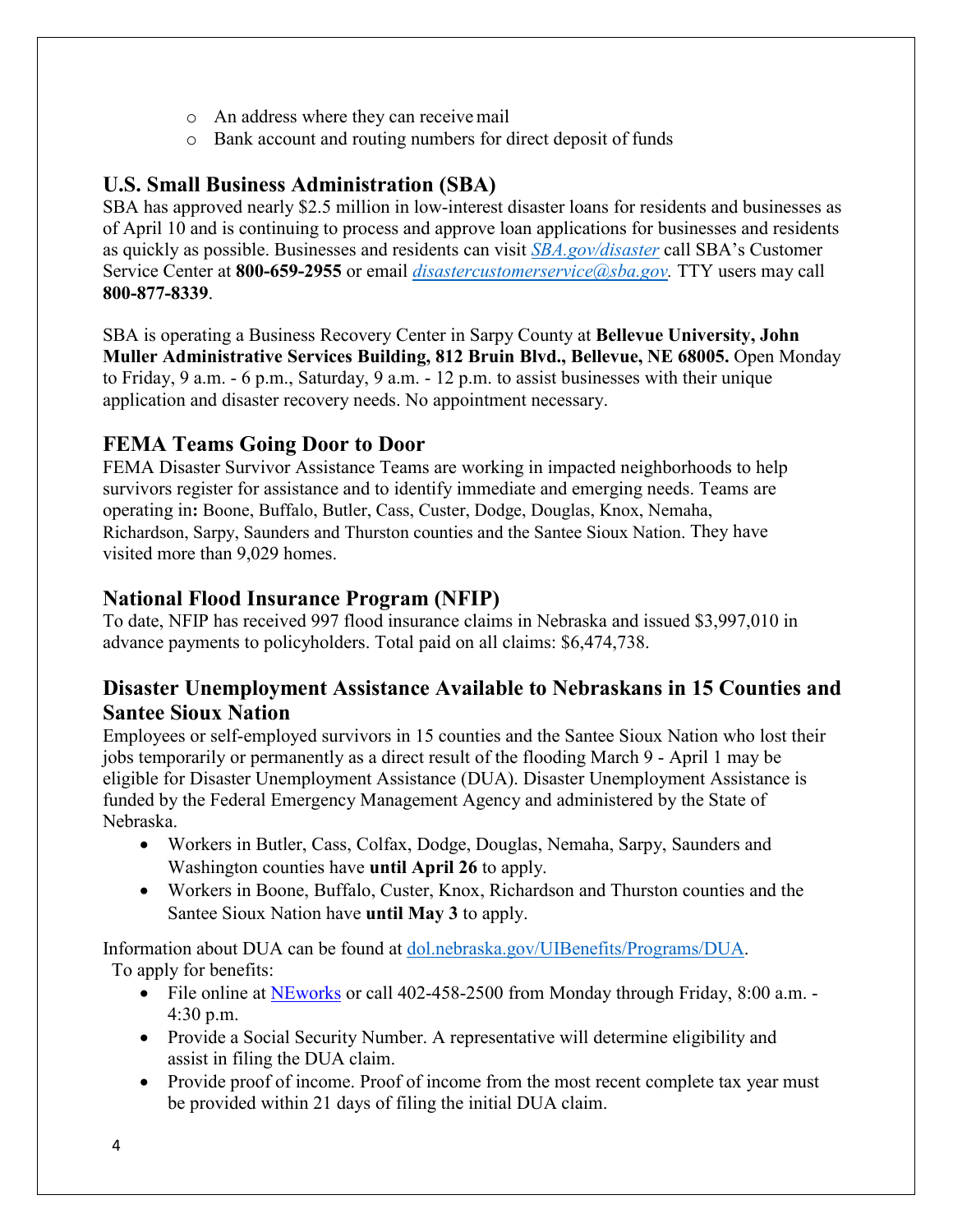#### **Assistance for Landowners, Farmers, Ranchers and Producers**

The U.S. Department of Agriculture offers many programs that provide assistance to landowners, farmers, ranchers and producers following disasters. For information, contact your local [USDA](https://www.fsa.usda.gov/)  [Farm Services Agency.](https://www.fsa.usda.gov/)

## **College Students May Be Eligible for Disaster Assistance**

Students who attend Nebraska colleges or universities in areas impacted by the March winter storm and flooding may be eligible for federal disaster assistance. Their permanent residence does not need to be in any of the 15 designated counties to be eligible for assistance. However, property damages or losses must have occurred in the impacted areas. Property damages or losses that may be eligible for repair or replacement include personal vehicles, clothing, text books and school supplies.

## **Tax Relief for Nebraska Survivors**

Individuals who reside or have a business in counties designated for FEMA Individual Assistance may qualify for [federal tax relief.](https://www.irs.gov/newsroom/irs-announces-tax-relief-for-nebraska-victims-of-severe-winter-storm-straight-line-winds-and-flooding) This may include additional time to file yearly individual tax returns or quarterly payments. Eligible taxpayers will also have until July 31, 2019, to make 2018 IRA contributions.

## **HUD Assistance for Nebraska Survivors**

The U.S. Department of Housing and Urban Development (HUD) is providing support to homeowners and low-income renters forced from their homes due to the March winter storm and flooding in Nebraska. For information, visit the HUD website at [hud.gov.](https://www.hud.gov/)

## **FEMA Public Assistance Program**

Public Assistance (PA) is FEMA's largest grant program, providing [funds to assist communities](https://www.fema.gov/public-assistance-policy-and-guidance) responding to and recovering from major disasters or emergencies declared by the President. The program provides emergency assistance to save lives and protect property and assists with permanently restoring community infrastructure affected by a federally declared incident. NEMA is conducting briefings for Public Assistance grant candidates.

Currently, 65 counties are designated for Public Assistance: **Adams, Antelope, Blaine, Boone, Box Butte, Boyd, Brown, Buffalo, Burt, Butler, Cass, Cedar, Cherry, Colfax, Cuming, Custer, Dakota, Dixon, Dodge, Douglas, Fillmore, Frontier, Furnas, Gage, Garfield, Gosper, Greeley, Hall, Harlan, Holt, Howard, Jefferson, Johnson, Keya Paha, Knox, Lancaster, Lincoln, Logan, Loup, Madison, Merrick, Morrill, Nance, Nemaha, Nuckolls, Otoe, Pawnee, Pierce, Platte, Richardson, Rock, Saline, Sarpy, Saunders, Scotts Bluff, Seward, Sherman, Stanton, Thayer, Thurston, Valley, Washington, Wayne, Wheeler and York.**

Five tribal nations are [designated for Public Assistance:](https://www.fema.gov/disaster/4420) **Omaha Tribe of Nebraska**, **Ponca Tribe of Nebraska**, **Sac and Fox, Santee Sioux Nation** and **Winnebago Tribe.**

#### **Information Links:**

- Nebraska Emergency Management Agency: [nema.nebraska.gov/](https://nema.nebraska.gov/)
- Nebraska Impact (Volunteering): [www.nebraskaimpact.com/flood](http://www.nebraskaimpact.com/flood)
- 5